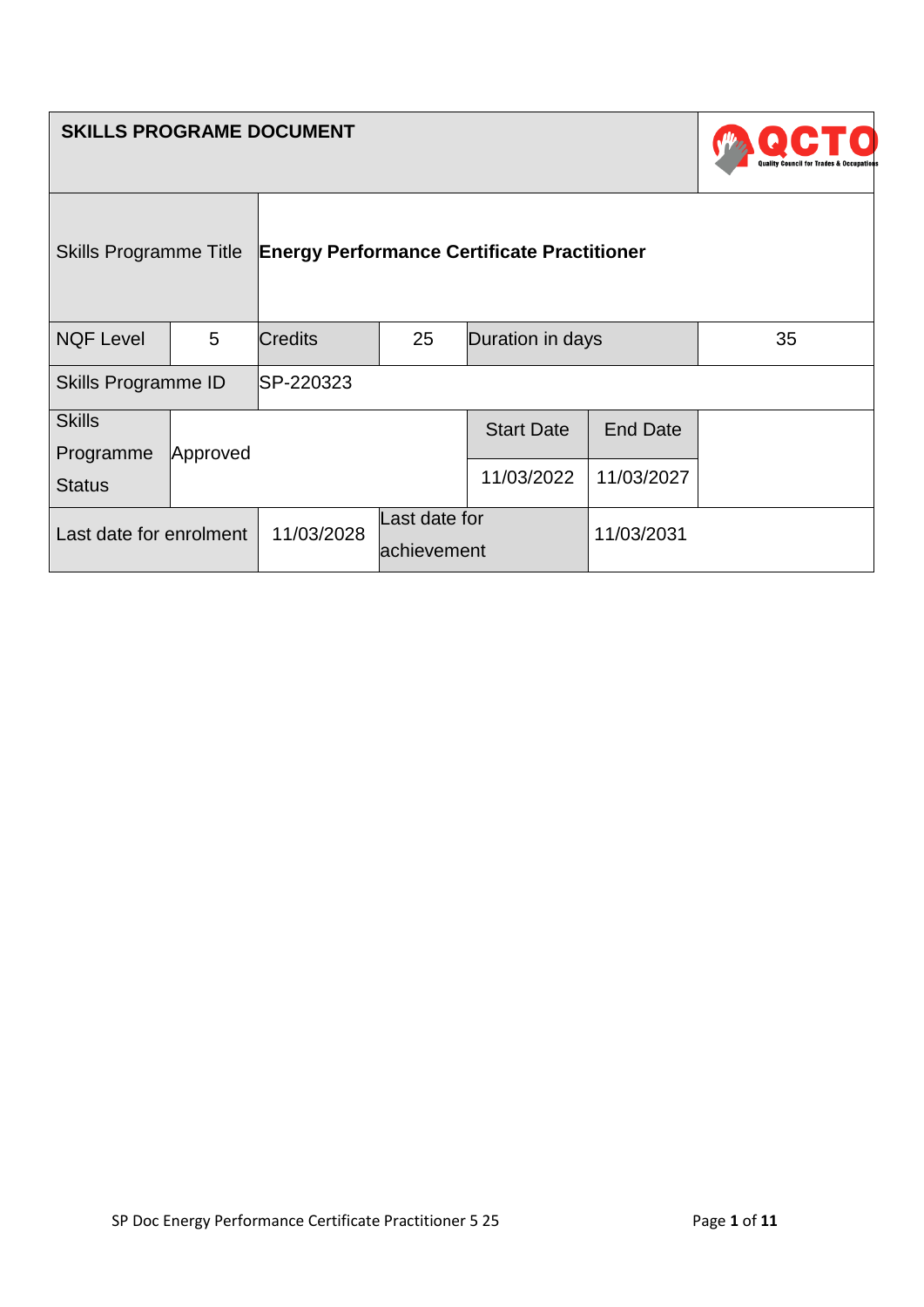## **SKILLS PROGRAMME DETAILS**

| 1. | <b>Title</b>                      | <b>Energy Performance Certificate Practitioner</b>                                                                                                                                                                                                                                                                                                                                                                                                                                                                                                                                                                                                                                                                                                                   |
|----|-----------------------------------|----------------------------------------------------------------------------------------------------------------------------------------------------------------------------------------------------------------------------------------------------------------------------------------------------------------------------------------------------------------------------------------------------------------------------------------------------------------------------------------------------------------------------------------------------------------------------------------------------------------------------------------------------------------------------------------------------------------------------------------------------------------------|
| 2. | <b>Sub Title</b>                  | OFO Code: 311303<br><b>EPC Practitioner</b><br><b>EPC Auditor</b>                                                                                                                                                                                                                                                                                                                                                                                                                                                                                                                                                                                                                                                                                                    |
| 3. | <b>NQF Level</b>                  | NQF Level 5                                                                                                                                                                                                                                                                                                                                                                                                                                                                                                                                                                                                                                                                                                                                                          |
| 4. | <b>Duration</b>                   | 35 days                                                                                                                                                                                                                                                                                                                                                                                                                                                                                                                                                                                                                                                                                                                                                              |
| 5. | <b>Credits</b>                    | 25                                                                                                                                                                                                                                                                                                                                                                                                                                                                                                                                                                                                                                                                                                                                                                   |
| 6. | <b>Quality Assuring Body</b>      | Quality Council for Trades and Occupations (QCTO)                                                                                                                                                                                                                                                                                                                                                                                                                                                                                                                                                                                                                                                                                                                    |
| 7. | <b>Skills Programme Rationale</b> | The Energy Performance Certificate (EPC) Regulation was Gazetted in<br>South Africa on 8 December 2020 in Gazette No 700 of 2020 by the<br>Minister of Mineral Resources and Energy under section 19(1) of the<br>National Energy Act, 1998 (Act No 34 of 2008) and the deadline for<br>implementation is 9 December 2022. The Regulation incorporates the<br>use of standards for EPCs which are SANS1544:2014 and SANS10400-<br>XA:2011. Accounting Officers of buildings owned, operated and<br>occupied by organs of state with a net floor area of 1,000m2 or larger,<br>and building owners of buildings owned occupied and operated other<br>than organs of state with a net floor area of 2,000m2 or larger, must all<br>comply, provided that the building: |
|    |                                   | • has a dominant occupancy classification in terms of Regulation A20 of<br>the National Building Regulations as A1 (Entertainment and public<br>assembly), A2 (Theatrical and indoor sport), A3 (Place of instruction), or<br>G1 (Offices)<br>• is in operation to meet a particular need associated with the use of the<br>building for a period of two years or longer and has not been subject to<br>major renovation within the past two years of operation                                                                                                                                                                                                                                                                                                      |
|    |                                   | The EPC Regulation promotes the improvement of the energy<br>performance of buildings through the mandatory requirement to display<br>EPCs, and the submission of EPCs to establish a National Building<br>Energy Performance Register (NBEPR). The South African National<br>Energy Development Institute (SANEDI) is the entity responsible for<br>maintaining the NBER for the EPC Regulation.                                                                                                                                                                                                                                                                                                                                                                    |
|    |                                   | South Africa has faced continuous challenges over a number of years<br>with regards to electricity generation and load shedding, and saving<br>energy is to everyone's advantage. Mandating EPCs is a step in the<br>right direction in the building industry to reduce energy wastage as<br>accountability now comes into play. Together with this, South Africa also<br>has the highest unemployment rate in the world, and youth<br>unemployment of qualified engineering graduates have not gone<br>unscathed.                                                                                                                                                                                                                                                   |
|    |                                   | For these reasons, the EPC Regulation is being embraced by various<br>government departments with the aim of combining a reduced load on<br>the country's electricity with job creation through this EPC Practitioner                                                                                                                                                                                                                                                                                                                                                                                                                                                                                                                                                |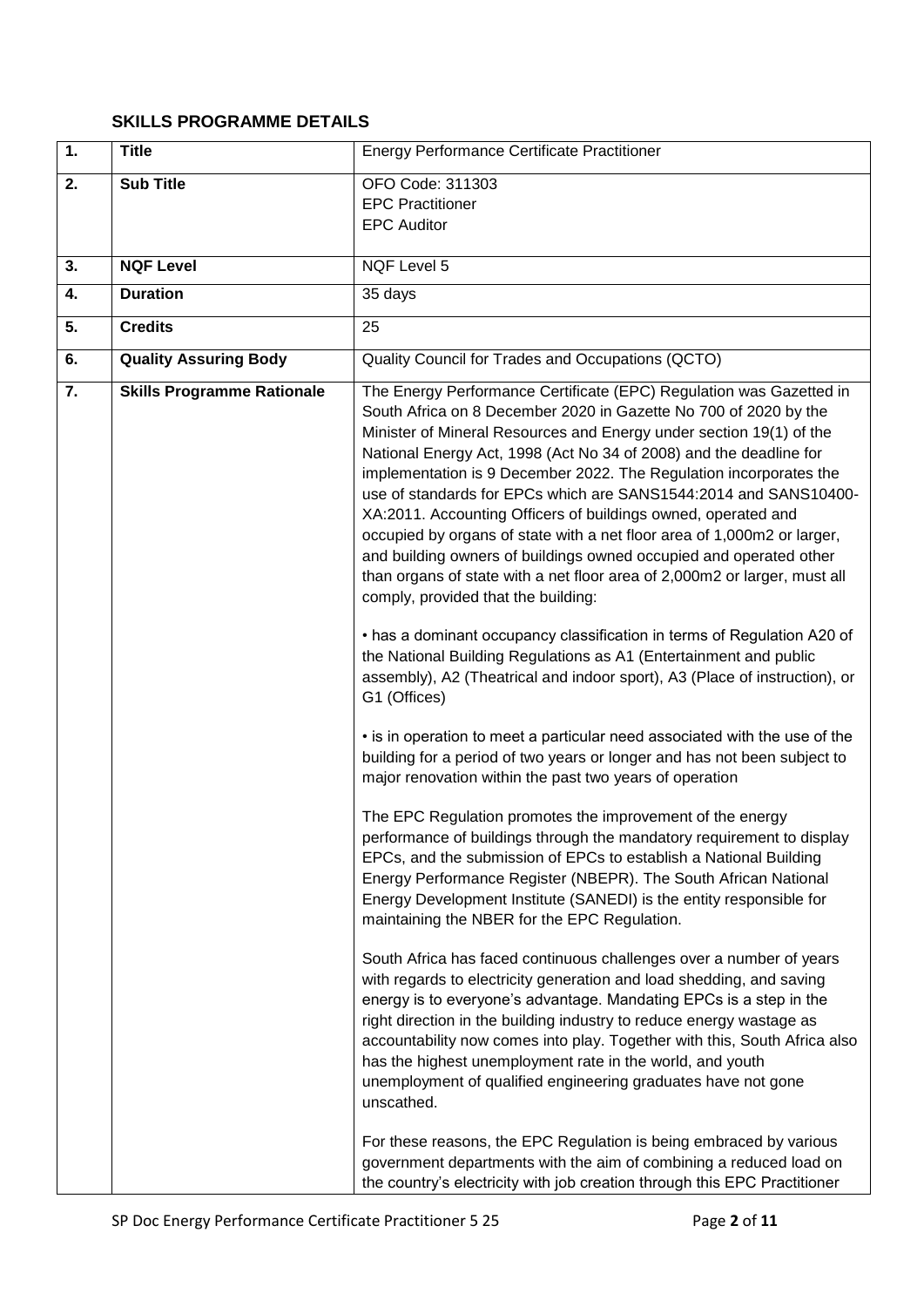| 8. | <b>Related registered</b> | Skills Programme for entry level engineering graduates from TVET<br>colleges to enter the green economic development required in South<br>Africa.<br>The EPC Practitioner Skills Programme has already been noticed by<br>government departments such as the unit within Department of Minerals<br>Resources and Energy for gender transformation, as the job tasks are<br>suitable for female engineering TVET graduates. The Presidential Youth<br>Skills Development funding programme has also requested proposals<br>for using the programme once accredited for youth skills development<br>towards employment. The current funders are monitoring and evaluating<br>the outcomes of the programme to model their future grant funding to<br>South African entities for further roll-out of the programme.<br>1. SAQA ID 99426 Occupational Certificate: Energy Efficiency                                                                                                                                                                                                                                                                                                                                                                                              |
|----|---------------------------|-------------------------------------------------------------------------------------------------------------------------------------------------------------------------------------------------------------------------------------------------------------------------------------------------------------------------------------------------------------------------------------------------------------------------------------------------------------------------------------------------------------------------------------------------------------------------------------------------------------------------------------------------------------------------------------------------------------------------------------------------------------------------------------------------------------------------------------------------------------------------------------------------------------------------------------------------------------------------------------------------------------------------------------------------------------------------------------------------------------------------------------------------------------------------------------------------------------------------------------------------------------------------------|
|    | qualification/s           | Technician (Energy Audit Technician)                                                                                                                                                                                                                                                                                                                                                                                                                                                                                                                                                                                                                                                                                                                                                                                                                                                                                                                                                                                                                                                                                                                                                                                                                                          |
| 9. | <b>Purpose</b>            | An Energy Performance Certificate (EPC) Practitioner assess/audits,<br>analyses and reports on the energy performance of a building,<br>processes and verifies the data and information to be ready for the<br>National Building Energy Performance Register of South African hosted<br>by the South African National Energy Development Institute (SANEDI),<br>and provides a mock Energy Performance Certificate with all relevant<br>supporting information, ready for verification and officiating by a SANAS<br>accredited Inspection Body.                                                                                                                                                                                                                                                                                                                                                                                                                                                                                                                                                                                                                                                                                                                              |
|    |                           | The impact and benefit of a training program combined with practical<br>work and mentorship benefits the candidate, the workplace, and the<br>environment.                                                                                                                                                                                                                                                                                                                                                                                                                                                                                                                                                                                                                                                                                                                                                                                                                                                                                                                                                                                                                                                                                                                    |
|    |                           | The impact of upskilling or reskilling students from a general qualification<br>towards specialisation, is valuable towards 'personal development,<br>widens career prospects, and enhances skills and employability. This<br>effectively forges career pathways for electrician graduates in a<br>supportive and seamless way while harnessing a dual approach. With<br>the proposed program of training in the energy efficiency for buildings<br>field together with mentorship and practical real-life employment where<br>relevant work and assignments are completed, there is a high probability<br>that during the program energy savings can be identified and<br>implemented, or identified to be implemented, by the workplace<br>companies. This carries a benefit not only to the workplace, but to the<br>project as the opportunities found during the program can be quantified<br>and reported as part of the project achievements. The content to be<br>used in the training and practical is leveraged from and existing<br>Qualification Council for Trades and Occupations (QCTO) qualification<br>and will carry recognition of prior learning (RPL) towards the full<br>qualification should such a candidate be afforded an opportunity in<br>future. |
|    |                           | Tasks the learners will be able to:                                                                                                                                                                                                                                                                                                                                                                                                                                                                                                                                                                                                                                                                                                                                                                                                                                                                                                                                                                                                                                                                                                                                                                                                                                           |
|    |                           | • Determine energy audit data requirements<br>• Determine the energy performance of the building through appropriate<br>measurements                                                                                                                                                                                                                                                                                                                                                                                                                                                                                                                                                                                                                                                                                                                                                                                                                                                                                                                                                                                                                                                                                                                                          |
|    |                           | • Analyse energy efficiency data and identify improvement opportunities                                                                                                                                                                                                                                                                                                                                                                                                                                                                                                                                                                                                                                                                                                                                                                                                                                                                                                                                                                                                                                                                                                                                                                                                       |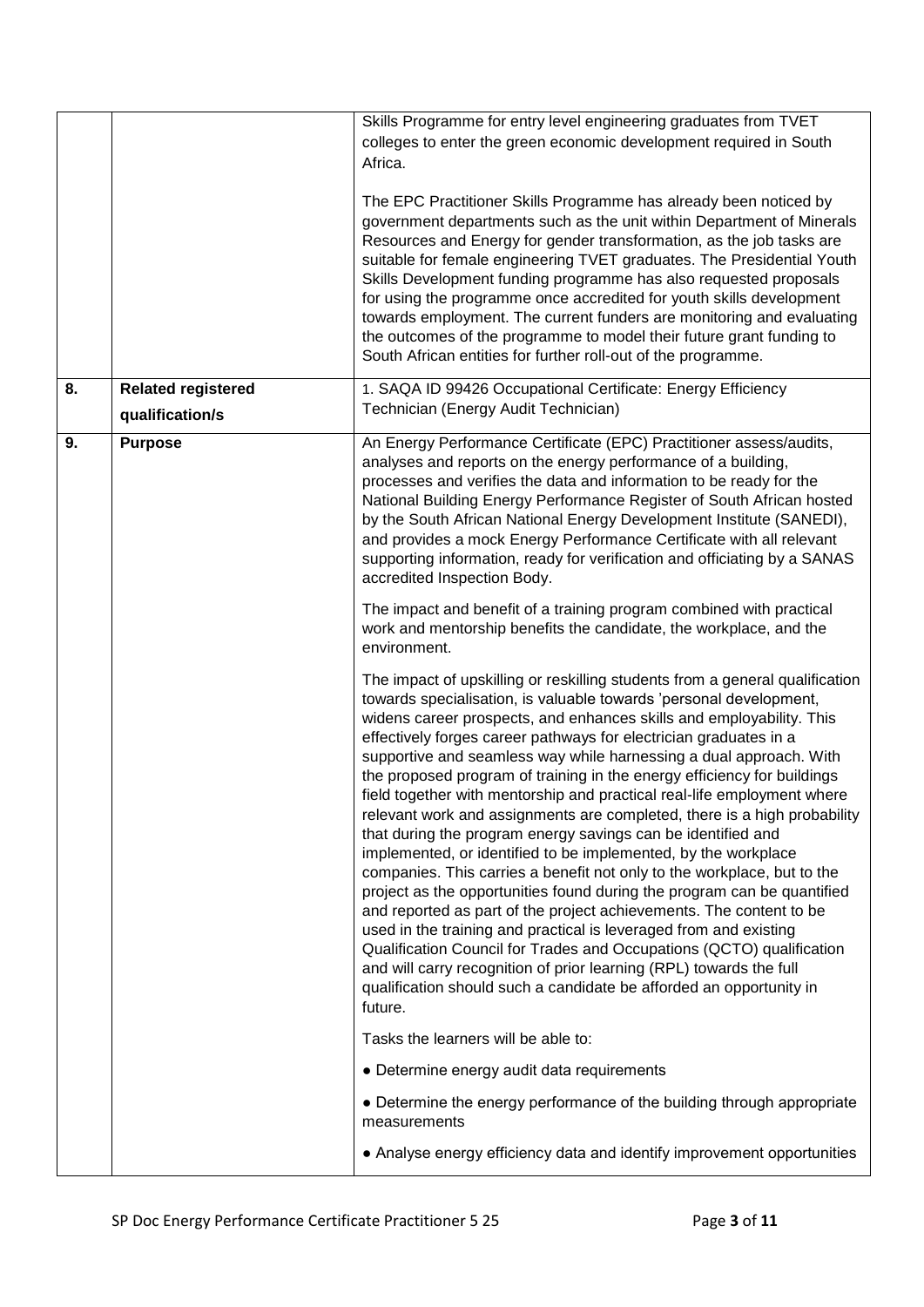|     |                | • Prepare and present energy audit findings in a report and mock<br><b>Energy Performance Certificate</b>                                                                                                                                                                                                                                                                                                                                                                                                                                                                                                                                                                                         |                                                                                                                                                                                                                                                                                                                                                                                                                                                                                                                                                                                                                                                                                                                                                                                                                                                                                                                                                                                                                                                                                                                                                                                                                             |
|-----|----------------|---------------------------------------------------------------------------------------------------------------------------------------------------------------------------------------------------------------------------------------------------------------------------------------------------------------------------------------------------------------------------------------------------------------------------------------------------------------------------------------------------------------------------------------------------------------------------------------------------------------------------------------------------------------------------------------------------|-----------------------------------------------------------------------------------------------------------------------------------------------------------------------------------------------------------------------------------------------------------------------------------------------------------------------------------------------------------------------------------------------------------------------------------------------------------------------------------------------------------------------------------------------------------------------------------------------------------------------------------------------------------------------------------------------------------------------------------------------------------------------------------------------------------------------------------------------------------------------------------------------------------------------------------------------------------------------------------------------------------------------------------------------------------------------------------------------------------------------------------------------------------------------------------------------------------------------------|
| 10. | <b>Content</b> | Knowledge component:<br>Knowledge modules from ID 99426 are<br>modified, reduced in credit value and<br>sequenced in this order:<br>1. 311303-001-00-KM-03:<br>Fundamental principles of<br>energy NQF, Level 5,<br>Credits 3<br>2. 311303-001-00-KM-04:<br>Energy conversion and<br>efficiency, NQF Level 6,<br>Credits 2<br>3. 311303-001-00-KM-05:<br>Fundamentals of electrical<br>energy, NQF Level 5,<br>Credits 6<br>4. 311303-001-00-KM-11:<br>Theory of energy auditing,<br>NQF Level 5, Credits 1<br>5. 311303-001-00-KM-01:<br>Policies, regulations and<br>standards relating to<br>energy performance of<br>buildings, NQF Level 5,<br>Credits 1<br><b>Total Credits: 13 credits</b> | <b>Application component:</b><br>Practical and Workplace Experience<br>Modules from ID 99426 are modified,<br>reduced in credit value and<br>sequenced in this order:<br>1. 311303-001-00-PM-01,<br>Determine energy audit<br>data requirements for<br>energy performance of a<br>building, NQF Level 5,<br>Credits 1<br>2. 311303-001-00-PM-02,<br>Measure energy<br>performance of the<br>building, NQF Level 5,<br>Credits 1<br>3. 311303-001-00-PM-03,<br>Analyse energy data<br>collected for the energy<br>performance of a building,<br>NQF Level 6, Credits 2<br>4. 311303-001-00-PM-04,<br>Prepare and present<br>energy audit findings of<br>the energy performance<br>of a building, NQF Level<br>5, Credits 1<br>5. 311303-001-00-WM-01,<br>Energy<br>audit<br>planning<br>processes for a building<br>system, NQF Level 5,<br>Credits 2<br>6. 311303001-00-WM-02,<br>collection<br>Data<br>and<br>measurement processes,<br>NQF Level 5, Credits 2<br>7. 311303001-00-WM-03,<br>analysis<br>of the<br>Data<br>energy performance of a<br>building, NQF Level 6,<br>Credits 2<br>8. 311303001-00-WM-04,<br>Energy audit reporting<br>processes for<br>building<br>energy performance, NQF<br>Level 5, Credits 1 |
|     |                |                                                                                                                                                                                                                                                                                                                                                                                                                                                                                                                                                                                                                                                                                                   | <b>Total Credits: 12 credits</b>                                                                                                                                                                                                                                                                                                                                                                                                                                                                                                                                                                                                                                                                                                                                                                                                                                                                                                                                                                                                                                                                                                                                                                                            |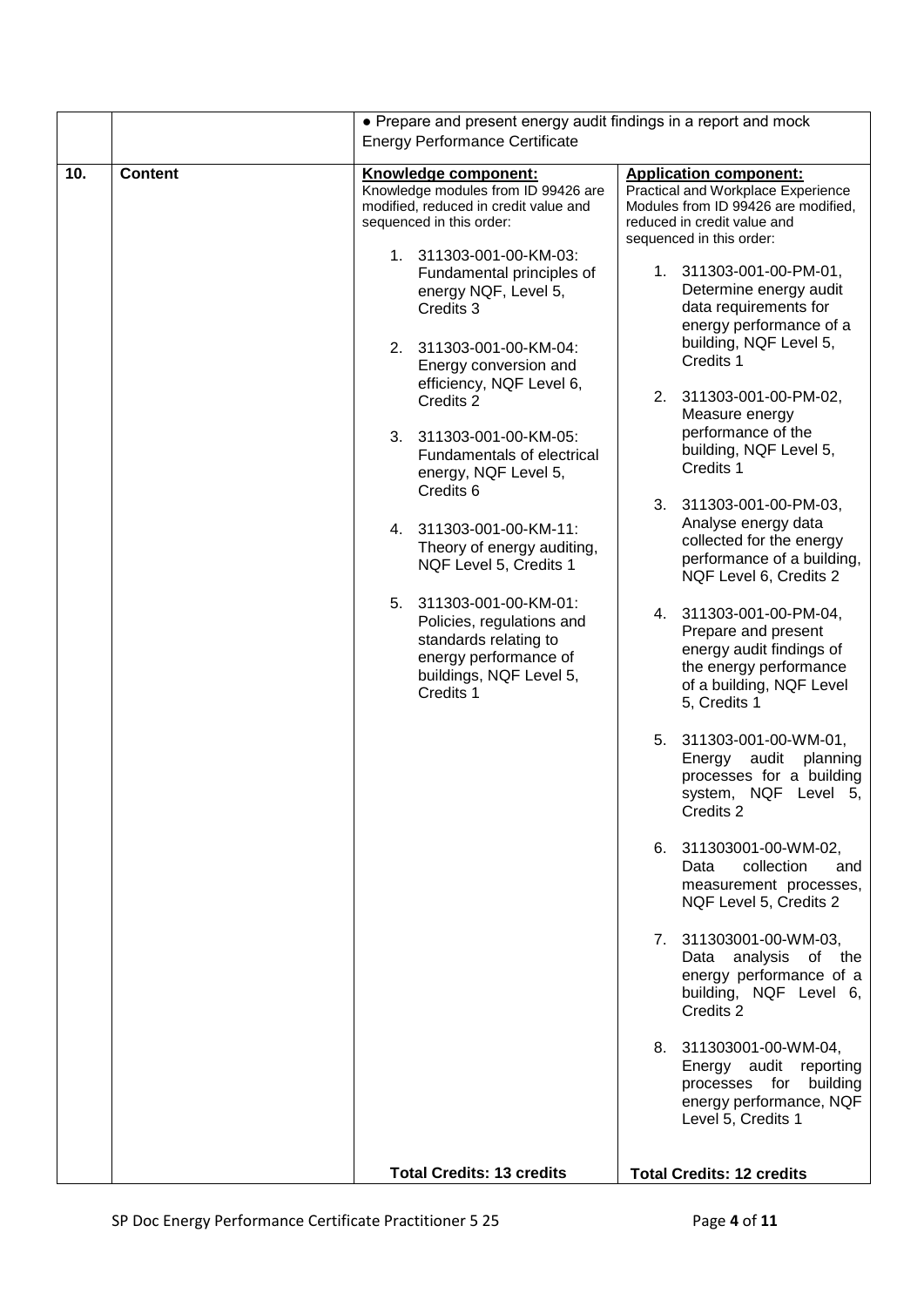| 11. | <b>Minimum entry requirements</b> | N4 Electrical Engineering, or<br>$\bullet$                                                                                                                                                                                                                                                                                             |
|-----|-----------------------------------|----------------------------------------------------------------------------------------------------------------------------------------------------------------------------------------------------------------------------------------------------------------------------------------------------------------------------------------|
|     |                                   | NQF Level 4 with Mathematics and Science, or Technical Maths<br>٠                                                                                                                                                                                                                                                                      |
|     |                                   | and Science, or a Technical subject, or                                                                                                                                                                                                                                                                                                |
|     |                                   | • 6 months full time work experience as a qualified artisan                                                                                                                                                                                                                                                                            |
| 12. | <b>Exit Level Outcomes (ELO)</b>  | (a) Exit Level Outcome (ELO):                                                                                                                                                                                                                                                                                                          |
|     | and Associated Assessment         | ELO 1: Demonstrate an understanding of the various forms of                                                                                                                                                                                                                                                                            |
|     | Criteria (AAC)                    | energy                                                                                                                                                                                                                                                                                                                                 |
|     |                                   | AAC for ELO 1:                                                                                                                                                                                                                                                                                                                         |
|     |                                   | Define and discuss the difference between kinetic (potential),<br>chemical, thermal (radiant), mechanical and electrical energy<br>Define and discuss the terms energy efficiency and energy<br>density<br>Explain the 11 different metric units that are used in energy<br>calculations, their applications and how they are measured |
|     |                                   | The learner will be able to:                                                                                                                                                                                                                                                                                                           |
|     |                                   | a. Identify the different energy sources, costs and their related general<br>efficiencies for different equipment/processes.                                                                                                                                                                                                           |
|     |                                   | b. Identify, obtain and record related energy performance data required<br>for and energy audit.                                                                                                                                                                                                                                       |
|     |                                   | c. Understand the energy audit process and the required sequential<br>steps.                                                                                                                                                                                                                                                           |
|     |                                   | d. Plan an energy audit and where to obtain the related data inputs.                                                                                                                                                                                                                                                                   |
|     |                                   | e. Calculate the related metrics as required for an energy audit.                                                                                                                                                                                                                                                                      |
|     |                                   | ELO 2: Demonstrate an understanding of energy efficiency<br>AAC for ELO 2:                                                                                                                                                                                                                                                             |
|     |                                   | Compare kinetic (potential), chemical, thermal (radiant),<br>mechanical and electrical energy<br>Differentiate between energy efficiency and energy density                                                                                                                                                                            |
|     |                                   | Distinguish between energy and power<br>$\bullet$<br>Differentiate between the following electricity principles: voltage,<br>current, power triangle, AC/DC, power factor correction,<br>harmonics, and electrical circuitry                                                                                                           |
|     |                                   | Compare the following concepts: temperature, psychrometry,<br>heat flow, and heat loss in relation to energy efficiency                                                                                                                                                                                                                |
|     |                                   | Compare the calculation of power, energy, energy balance and<br>$\bullet$<br>point of use cost                                                                                                                                                                                                                                         |
|     |                                   | The learner will be able to:                                                                                                                                                                                                                                                                                                           |
|     |                                   | a. Determine what to measure where in order to obtain the energy audit<br>requirements.                                                                                                                                                                                                                                                |
|     |                                   | b. Utilise appropriate methods to translate the data obtained into a                                                                                                                                                                                                                                                                   |
|     |                                   | baseline for reference.                                                                                                                                                                                                                                                                                                                |
|     |                                   | c. Determine current energy efficiencies and Point of Use costs.<br>d. Predict possible energy efficiencies and Point of Use costs.                                                                                                                                                                                                    |
|     |                                   | e. Identify and list possible Energy Management Opportunities.                                                                                                                                                                                                                                                                         |
|     |                                   | f. Quantify the identified Energy Management Opportunities.                                                                                                                                                                                                                                                                            |
|     |                                   | g. Provide a report and recommendations on the energy audit/EPC<br>readiness.                                                                                                                                                                                                                                                          |
|     |                                   | ELO 3: Demonstrate an understanding of the key aspects of                                                                                                                                                                                                                                                                              |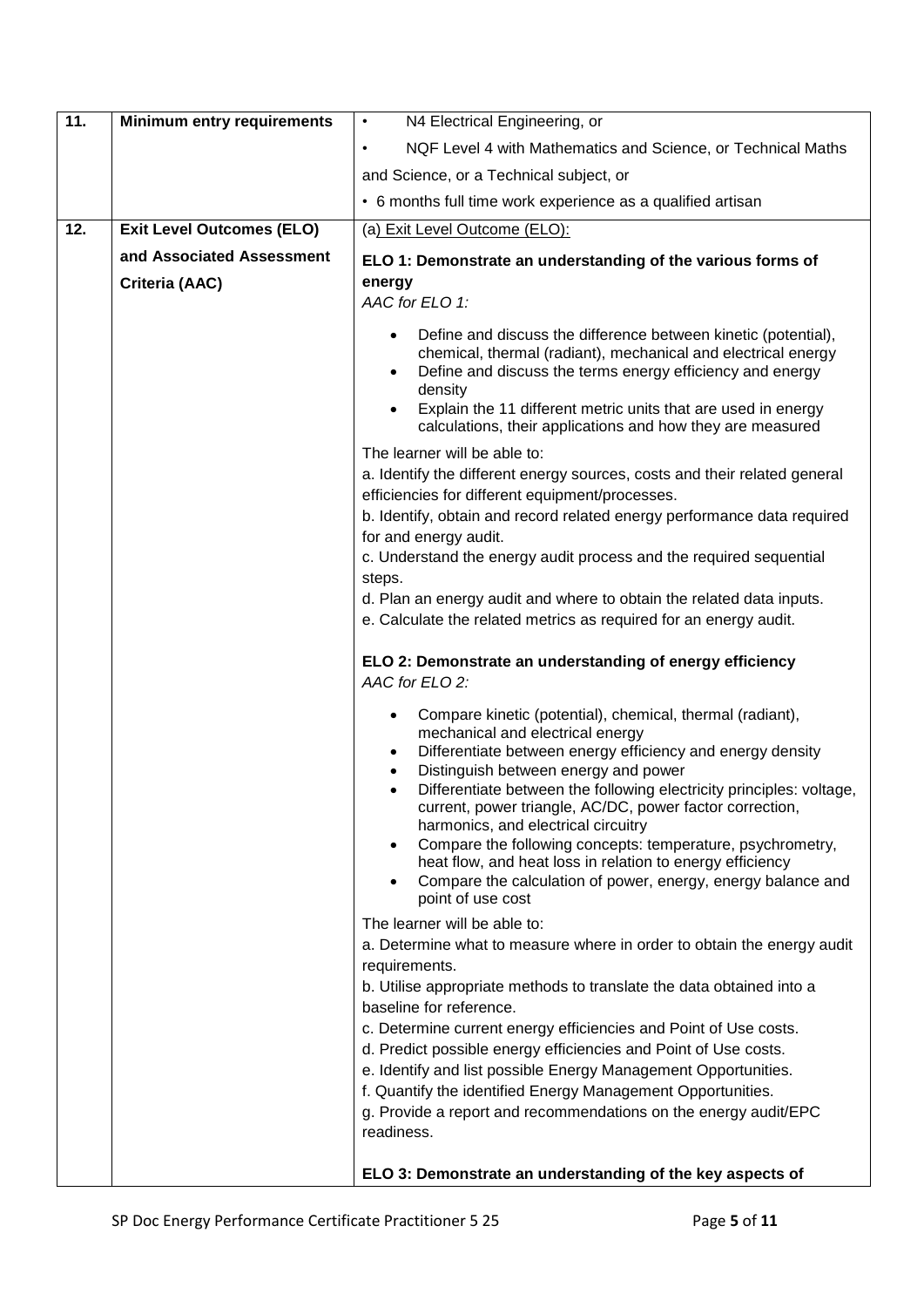| electrical energy and the measurement of usage thereof.<br>AAC for ELO 3:                                                                                                                                                                                                                                                                                                                                                                                                                                                                                                                                                                                                                                                                                                                                                                                                                                                                                                                                                                                                                                                                                                                                                                                  |
|------------------------------------------------------------------------------------------------------------------------------------------------------------------------------------------------------------------------------------------------------------------------------------------------------------------------------------------------------------------------------------------------------------------------------------------------------------------------------------------------------------------------------------------------------------------------------------------------------------------------------------------------------------------------------------------------------------------------------------------------------------------------------------------------------------------------------------------------------------------------------------------------------------------------------------------------------------------------------------------------------------------------------------------------------------------------------------------------------------------------------------------------------------------------------------------------------------------------------------------------------------|
| Explain and discuss voltage, current, power and demand and<br>demand management<br>Explain and discuss the effect that different loads have on<br>currents, and power factor<br>Explain and discuss the concepts power factor (including the<br>power triangle) and the importance thereof<br>Explain and discuss the concept total harmonic distortion (THD)<br>(incl. voltage and current) and the importance thereof<br>Discuss methods to calculate power, voltage, current and power<br>factor in alternating current circuits<br>Discuss the importance of, and methods to correct the power<br>factor<br>Explain and discuss methods and tools that can be used to<br>calculate energy efficiency and electrical equipment efficiency                                                                                                                                                                                                                                                                                                                                                                                                                                                                                                               |
| The learner will be able to:<br>a. Determine what to measure where in order to obtain the energy EPC<br>audit requirements.<br>b. Utilise appropriate methods to translate the data obtained into the<br>required information for an EPC assessment.                                                                                                                                                                                                                                                                                                                                                                                                                                                                                                                                                                                                                                                                                                                                                                                                                                                                                                                                                                                                       |
| ELO-04: Demonstrate an understanding of the purpose and steps in<br>the auditing process and categories of data to be collected<br>AAC for ELO 4:                                                                                                                                                                                                                                                                                                                                                                                                                                                                                                                                                                                                                                                                                                                                                                                                                                                                                                                                                                                                                                                                                                          |
| Illustrate the function and purpose of an energy audit and the<br>benefits thereof<br>Compare and explain the types of energy audits (including: BEA,<br>PQA, PPEA, PEA, TPA, CPA and EDA, and Level 1, 2, and 3)<br>Discuss the purpose and elements of the energy audit planning<br>and the opening meeting<br>Discuss the purpose, elements of and list the types of data to be<br>collected<br>Discuss the purpose and elements of the measurement plan<br>Discuss the purpose of conducting a site visit and the elements<br>to be considered<br>Discuss the purpose and elements of analysis<br>$\bullet$<br>Discuss the purpose and elements of energy audit reporting<br>$\bullet$<br>Discuss the purpose and elements of the closing meeting<br>$\bullet$<br>Differentiate between the sources of historical energy<br>$\bullet$<br>consumption data and explain the significance thereof<br>Differentiate between the sources of weather data and explain<br>$\bullet$<br>the significance thereof<br>Differentiate between the sources of equipment data and explain<br>$\bullet$<br>the significance thereof<br>Differentiate between the sources of on-going demand and<br>$\bullet$<br>consumption data and explain the significance thereof |
| Differentiate between the sources of building (including<br>$\bullet$<br>configuration and integration) and equipment information and<br>explain the significance thereof<br>Differentiate between the sources of building and equipment<br>information and explain the significance thereof                                                                                                                                                                                                                                                                                                                                                                                                                                                                                                                                                                                                                                                                                                                                                                                                                                                                                                                                                               |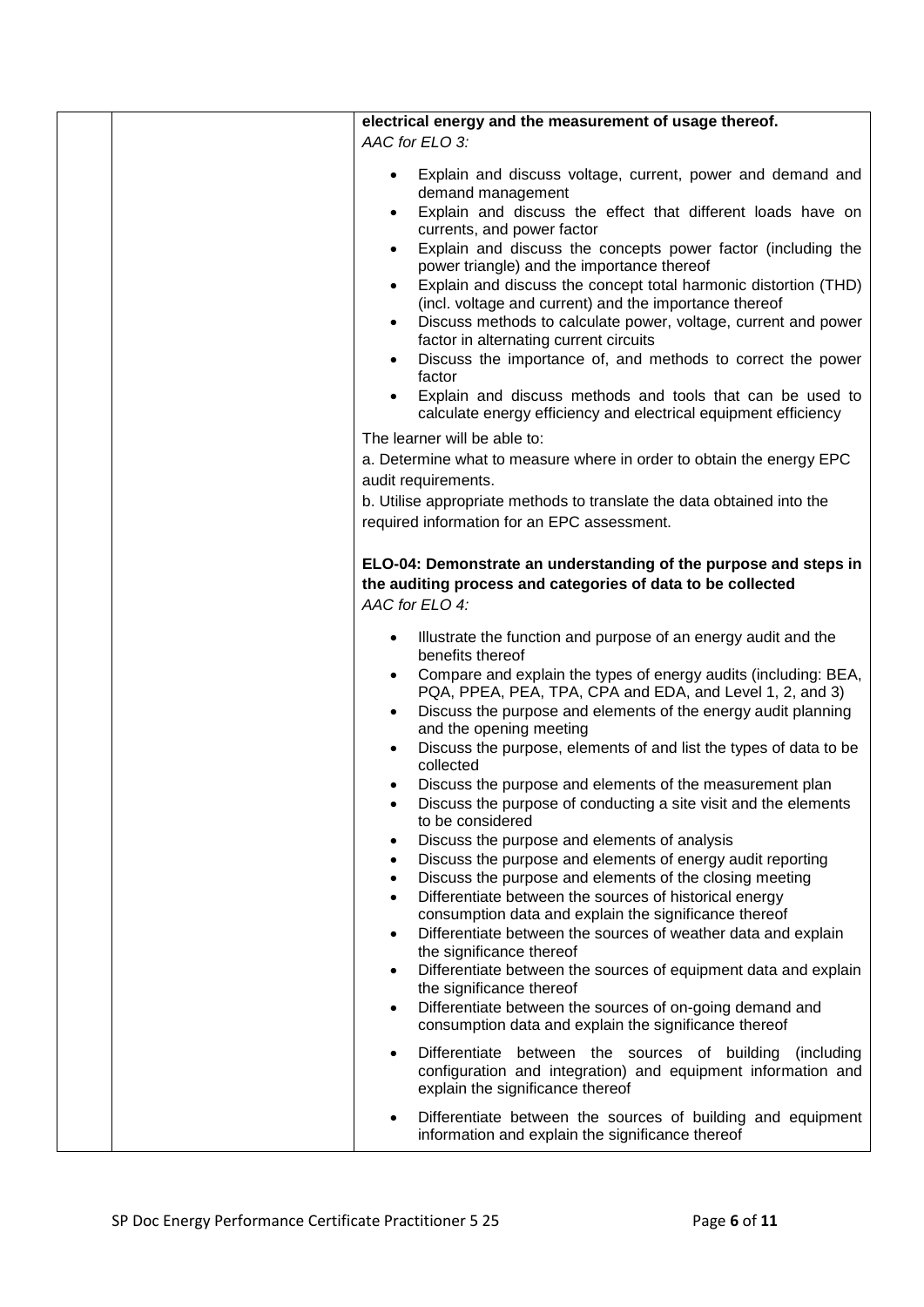|     |                                                                                                                                                                                     | Differentiate between the significance of operation schedules and<br>maintenance records                                                                                                                                                                                                                                                                                                                                    |
|-----|-------------------------------------------------------------------------------------------------------------------------------------------------------------------------------------|-----------------------------------------------------------------------------------------------------------------------------------------------------------------------------------------------------------------------------------------------------------------------------------------------------------------------------------------------------------------------------------------------------------------------------|
|     |                                                                                                                                                                                     | The learner will be able to:                                                                                                                                                                                                                                                                                                                                                                                                |
|     |                                                                                                                                                                                     | a. Understand and apply the correct methodology to interpret and                                                                                                                                                                                                                                                                                                                                                            |
|     |                                                                                                                                                                                     | analyse the data for an EPC assessment.                                                                                                                                                                                                                                                                                                                                                                                     |
|     |                                                                                                                                                                                     | b. Calculate the related metrics as required for an EPC.                                                                                                                                                                                                                                                                                                                                                                    |
|     |                                                                                                                                                                                     |                                                                                                                                                                                                                                                                                                                                                                                                                             |
|     |                                                                                                                                                                                     | ELO-05: Display Energy Performance Certificates on buildings and<br>report data to Energy Performance Register as per government<br>standards and regulations within legislative framework.<br>AAC for ELO 4:                                                                                                                                                                                                               |
|     |                                                                                                                                                                                     | Explain the integration of the standards and the regulation<br>Discuss the role players within the Energy Performance<br>Certificates for Buildings and how a Certificate is issued, and data<br>submitted to the National Building Energy Performance Register<br>Illustrate the application process of an Energy Performance<br>Certificate<br>Define the Energy Performance Certificate Regulation and<br>SANS1544 terms |
|     |                                                                                                                                                                                     | The learner will be able to:                                                                                                                                                                                                                                                                                                                                                                                                |
|     |                                                                                                                                                                                     | a. Report on the energy audit process followed.                                                                                                                                                                                                                                                                                                                                                                             |
|     |                                                                                                                                                                                     | b. Collate the energy audit findings to quantify the related metrics.                                                                                                                                                                                                                                                                                                                                                       |
|     |                                                                                                                                                                                     | c. Structure the energy use assessment findings in a coherent report.                                                                                                                                                                                                                                                                                                                                                       |
|     |                                                                                                                                                                                     | d. Present the energy use assessment report to a client to enable a                                                                                                                                                                                                                                                                                                                                                         |
|     |                                                                                                                                                                                     | client to make informed decisions.                                                                                                                                                                                                                                                                                                                                                                                          |
| 13. |                                                                                                                                                                                     |                                                                                                                                                                                                                                                                                                                                                                                                                             |
|     | <b>Continuous Assessment &amp;</b><br><b>Final Supervised</b>                                                                                                                       | <b>Continuous Assessment</b>                                                                                                                                                                                                                                                                                                                                                                                                |
|     | <b>Assessment (FISA)</b><br>The following assessments must be conducted                                                                                                             | •Continuous assessment through any format to ensure that all<br>assessment criteria of each module have been met. Constructive<br>feedback during these assessments must be provided with the aim of                                                                                                                                                                                                                        |
|     | by the accredited SDP:                                                                                                                                                              | learner improvement in the learning process.                                                                                                                                                                                                                                                                                                                                                                                |
|     | <b>Continuous Assessment</b><br>1.<br>Final Integrated Supervised<br>2.<br>Assessment                                                                                               | • After each module, a summative assessment must be completed by<br>each learner and recorded by the SDP. Evidence of the summative<br>assessment conducted must be kept for record purposes for a period of<br>3 years.                                                                                                                                                                                                    |
|     | Continuous Assessment:                                                                                                                                                              |                                                                                                                                                                                                                                                                                                                                                                                                                             |
|     | The continuous assessments must be<br>completed by the SDP throughout the training<br>period in accordance with the outcomes                                                        | • Learners must be declared Competent ('C') in all practical summative<br>assessments.                                                                                                                                                                                                                                                                                                                                      |
|     | provided under "Associated Assessment<br>Criteria" [no.12]                                                                                                                          | . Learners must pass all knowledge modules with a minimum of 60%.                                                                                                                                                                                                                                                                                                                                                           |
|     | This may consist of a variety of methods, e.g.<br>Formative assessments, written assessments,<br>practical assessments, oral assessments,                                           | • Once learners have completed all modules successfully, they may<br>continue to the Final Integrated Supervised Assessment.                                                                                                                                                                                                                                                                                                |
|     | work integrated learning assessment or<br>simulation, or any other forms of integrated<br>learning assessment set to assist the learner<br>in the learning process.                 | <b>Final Integrated Supervised Assessment (FISA)</b><br>All learners gain entrance to the FISA by successfully completing ALL<br>modules.                                                                                                                                                                                                                                                                                   |
|     | It is mandatory for Summative assessments to<br>take place at the end of modules/topics (or<br>sections) which must be formally recorded,<br>and be available for monitoring and/or | • All Exit Level Outcomes must be covered in the FISA                                                                                                                                                                                                                                                                                                                                                                       |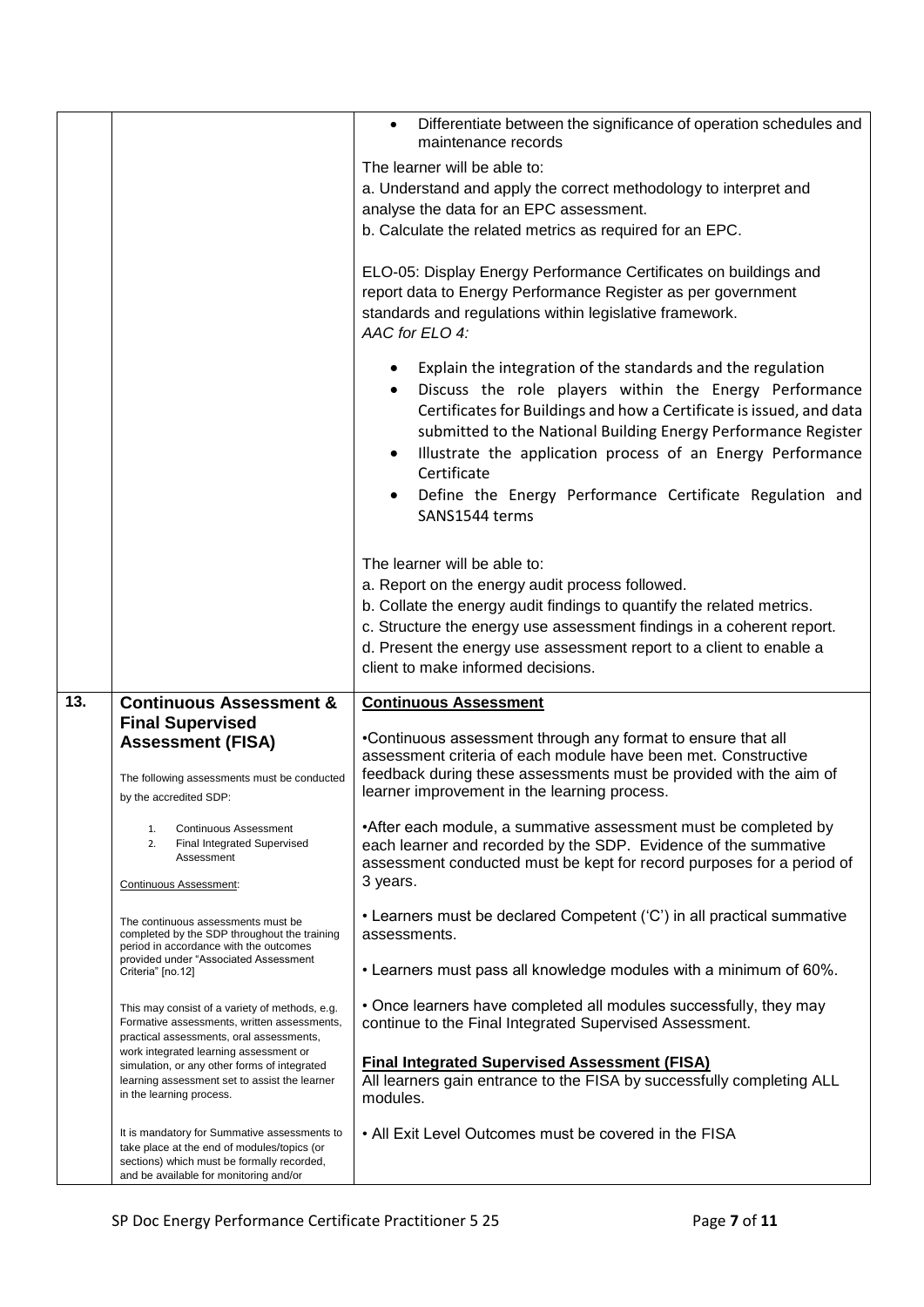|          | evaluation by the QCTO.<br>Final Integrated Supervised Assessment<br>(FISA)                                                                                                                                                                                                              | • Format of FISA: A practical assessment integrating the Exit Level<br>Outcomes, and verbal assessment of embedded knowledge by the<br>assessor before, during or after the FISA. All Exit Level Outcomes must<br>be covered in the Final Integrated Supervised Assessment.                                                                                                      |
|----------|------------------------------------------------------------------------------------------------------------------------------------------------------------------------------------------------------------------------------------------------------------------------------------------|----------------------------------------------------------------------------------------------------------------------------------------------------------------------------------------------------------------------------------------------------------------------------------------------------------------------------------------------------------------------------------|
|          | The Final Integrated Supervised Assessment<br>must be clear in what will be assessed, what<br>the learner must be able to do, know, produce,<br>demonstrate, etc. according to the required                                                                                              | The FISA may not contain any assessments used in the "Continuous"<br>Assessment" process (thus no re-assessment). The FISA is also not<br>allowed to be repeated verbatim for future FISAs.                                                                                                                                                                                      |
|          | standards as set in the information provided<br>under "Final Integrated Supervised<br>Assessment".                                                                                                                                                                                       | Special considerations should be made for candidates with special<br>learning needs.                                                                                                                                                                                                                                                                                             |
|          | The ideal method to be used is a practical<br>assessment in which the learner demonstrates<br>the practical skills mastered, as well as the<br>ability to problem-solve. A marking rubric or                                                                                             | <b>Standards for final practical tasks (FISA):</b>                                                                                                                                                                                                                                                                                                                               |
|          | compliance checklist must be completed for<br>each learner, and provide more evidence than<br>just being ticked off – comments to support C<br>or NYC judgements must be provided, to<br>indicate that embedded knowledge has also<br>been assessed during this practical<br>assessment. | The learner should be provided with a brief/job card/task to demonstrate<br>what the learner should show, know or produce in a product, relevant to<br>the Exit Level Outcomes. This is the section where the learner must<br>show applied competency (what the learner must be able to do,<br>according to the expected standard)                                               |
|          | The accredited SDP must ensure the following<br>processes and documentation are completed<br>in order for the QCTO to approve these results<br>for Certification (templates available on QCTO                                                                                            | FISA INSTRUMENT (Developed, Moderated, Conducted and<br>Assessed by the SDP):                                                                                                                                                                                                                                                                                                    |
|          | Website):                                                                                                                                                                                                                                                                                | A brief/case study/assignment/task(s) must be provided to the learner in<br>order to produce a final sample product of an EPC. It should clearly<br>enable the learner to analyse and report on the energy performance of a                                                                                                                                                      |
| a.<br>b. | Upload learner information in the format<br>prescribed by the QCTO, within 5 days<br>of starting the Skills Programme, also<br>indicating start and end dates, as well as<br>the scheduled date(s) of the FISA.<br>Develop and moderate the FISA                                         | building, process and verify the data and information to be ready for the<br>National Building Energy Performance Register of South African hosted<br>by the SANEDI, and provide a mock energy performance certificate with<br>all relevant supporting information, ready for verification and officiating<br>by a SANAS accredited Inspection Body. Where relevant, the learner |
|          | according to the standards set for the<br>FISA task, bearing in mind the<br>achievement of the purpose of this skills<br>programme as well as the stipulated                                                                                                                             | must be provided with required templates and the applicable references<br>that he/she would use in the workplace.                                                                                                                                                                                                                                                                |
|          | ELOs. (The moderator should be an<br>SME other than the one who developed<br>the instruments).                                                                                                                                                                                           | A rubric must be designed to assess learners' required competencies.                                                                                                                                                                                                                                                                                                             |
| c.       | Conduct the FISA under strict<br>examination supervised conditions<br>according to a set date and time. The<br>QCTO may conduct sample monitoring                                                                                                                                        | <b>EVIDENCE REQUIRED BY EACH LEARNER:</b>                                                                                                                                                                                                                                                                                                                                        |
| d.       | visits on the conduct of the FISA.<br>Complete all relevant sections of the<br>Final Moderation Report.                                                                                                                                                                                  | The practical task(s) shall require the learner to produce the following:                                                                                                                                                                                                                                                                                                        |
| е.       | Submit captured results (on same<br>spread sheet used in [a]), as well as<br>above Moderation Report to the QCTO<br>together with a copy of the assessment<br>instrument and marking                                                                                                     | The task(s) provided should enable learners to demonstrate<br>$\bullet$<br>required knowledge and skills to produce a mock Energy<br>Performance Certificate (EPC), according to the expected<br>standard.                                                                                                                                                                       |
| f.       | guideline/compliance rubric used.<br>The QCTO may request the completed<br>marking rubric/compliance checklist for<br>selected learners together with a<br>copy/photos of the learner's evidence<br>before final approval of results.                                                    | The learner must have an opportunity to show applied skills and<br>$\bullet$<br>required knowledge expected of an Energy Performance<br>Practitioner in order to:                                                                                                                                                                                                                |
| g.       | After approval, results are recommended<br>for certification. The QCTO reserves the<br>right not to approve results that are not                                                                                                                                                         | Determine and collate the building data required for<br>$\circ$<br>energy audits                                                                                                                                                                                                                                                                                                 |
|          | submitted within 21 days of the date of<br>the FISA, or do not: comply with these<br>requirements and standards as<br>stipulated herein.                                                                                                                                                 | Analyse audit data and present credible and verified<br>$\circ$<br>findings for the National Building Energy Performance<br>Register                                                                                                                                                                                                                                             |
|          |                                                                                                                                                                                                                                                                                          |                                                                                                                                                                                                                                                                                                                                                                                  |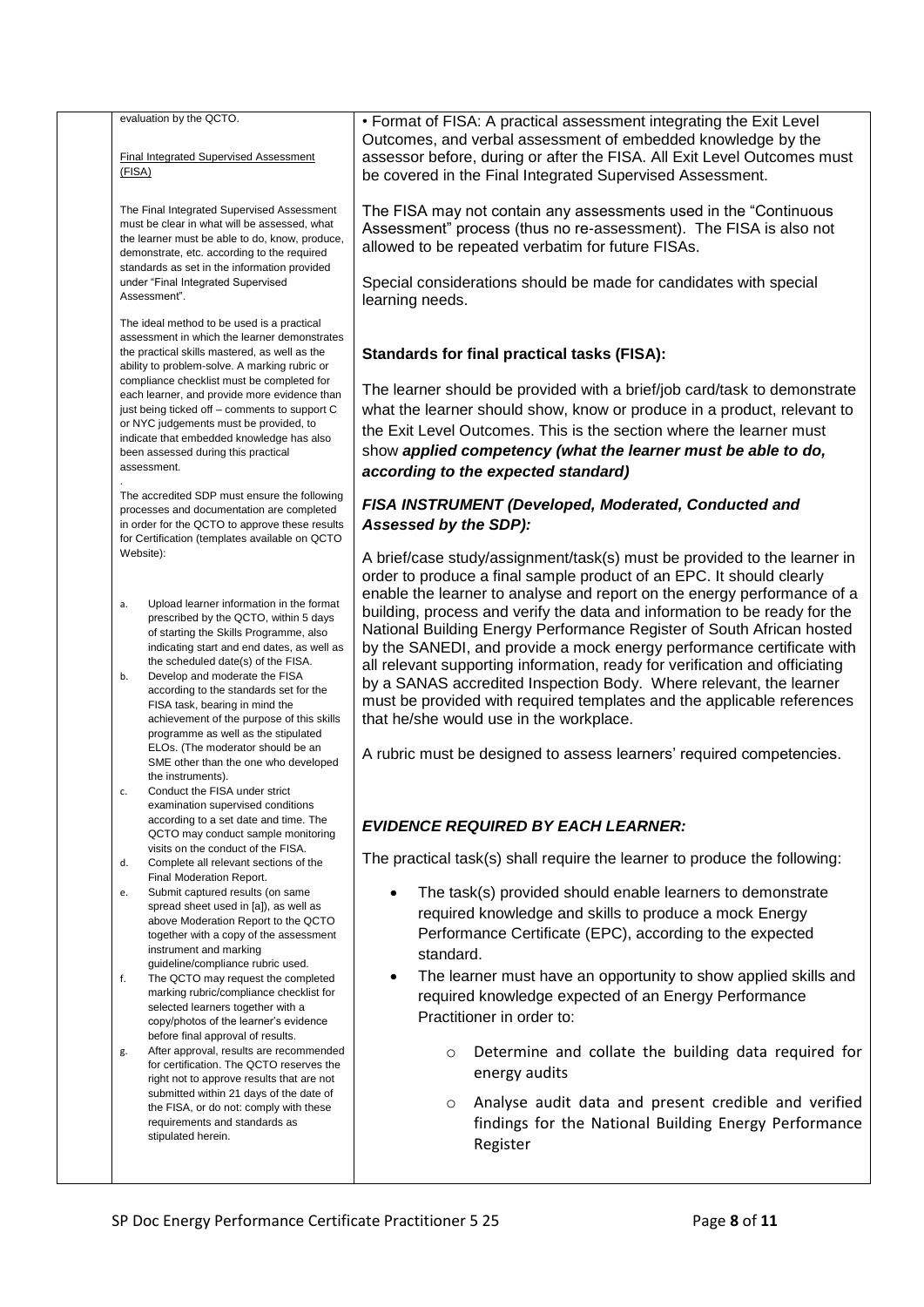|     |                                      | During or after the conduct the above, strategic, well-timed questions<br>should be asked of the learner to assess embedded knowledge gained<br>during the skills programme, as well as critical thinking and problem-<br>solving skills: for e.g.<br>"Why?"<br>"What would happen if ?"<br>"When  is done, what would the result be?"<br>"How would you deal with ?"<br>Etc.<br>The marking rubric/compliance checklist used to assess these<br>competencies must include a section for the assessor/facilitator used in<br>this session to make a note of competencies shown, (or not shown), as<br>well as the questions that were asked, and a summary of the learner's<br>answers, and state whether these are of the acceptable standard or not.<br>The marking rubric/compliance checklist compiled should contain<br>specific areas marked with an asterisk (*) as compulsory sections in<br>order for the learner to be declared C (Competent). Compulsory sections<br>are when the safety of the candidate or others would be affected if<br>incorrectly completed, and are absolute requirements for the specific<br>skill demonstrated. |
|-----|--------------------------------------|-----------------------------------------------------------------------------------------------------------------------------------------------------------------------------------------------------------------------------------------------------------------------------------------------------------------------------------------------------------------------------------------------------------------------------------------------------------------------------------------------------------------------------------------------------------------------------------------------------------------------------------------------------------------------------------------------------------------------------------------------------------------------------------------------------------------------------------------------------------------------------------------------------------------------------------------------------------------------------------------------------------------------------------------------------------------------------------------------------------------------------------------------------|
|     |                                      | Learners who complete this skills programme will accumulate credits<br>towards the relevant full or part qualification. The Credit Accumulation<br>and Transfer (CAT) Policy may apply to these learners.                                                                                                                                                                                                                                                                                                                                                                                                                                                                                                                                                                                                                                                                                                                                                                                                                                                                                                                                           |
| 14. | <b>Recognition of Prior Learning</b> | Learners may gain access to the skills programme through RPL<br>$\bullet$<br>for Access as provided for in the QCTO RPL Policy. RPL for<br>access is conducted by an accredited institution, skills<br>development provider or workplace accredited to offer that<br>specific skills programme.<br>Learners who have already acquired competencies of<br>modules/topics of a skills programme may be exempted from<br>those through RPL. Such learners will be awarded credits<br>towards the skills programme. Gap training to be completed as<br>identified in this process.<br>Learners who complete this skills programme may accumulate<br>$\bullet$<br>credits towards the relevant full or part qualification. The Credit<br>Accumulation and Transfer (CAT) Policy shall apply to these<br>learners.                                                                                                                                                                                                                                                                                                                                        |
| 15. | <b>Work Opportunities/further</b>    | The EPC Practitioner Skills Programme is the first step in the green                                                                                                                                                                                                                                                                                                                                                                                                                                                                                                                                                                                                                                                                                                                                                                                                                                                                                                                                                                                                                                                                                |
|     | learning                             | skills economy providing the fundamental knowledge related to electrical                                                                                                                                                                                                                                                                                                                                                                                                                                                                                                                                                                                                                                                                                                                                                                                                                                                                                                                                                                                                                                                                            |
|     |                                      | energy and building system audits for energy performance. Further                                                                                                                                                                                                                                                                                                                                                                                                                                                                                                                                                                                                                                                                                                                                                                                                                                                                                                                                                                                                                                                                                   |
|     |                                      | modules in the Curriculum: Energy Audit Technician, can be used to                                                                                                                                                                                                                                                                                                                                                                                                                                                                                                                                                                                                                                                                                                                                                                                                                                                                                                                                                                                                                                                                                  |
|     |                                      | develop the learning further into more in-depth areas of energy such as                                                                                                                                                                                                                                                                                                                                                                                                                                                                                                                                                                                                                                                                                                                                                                                                                                                                                                                                                                                                                                                                             |
|     |                                      | mechanical energy, thermal energy, the complete building envelope                                                                                                                                                                                                                                                                                                                                                                                                                                                                                                                                                                                                                                                                                                                                                                                                                                                                                                                                                                                                                                                                                   |
|     |                                      | optimization, and energy systems such as lighting, heating ventilation                                                                                                                                                                                                                                                                                                                                                                                                                                                                                                                                                                                                                                                                                                                                                                                                                                                                                                                                                                                                                                                                              |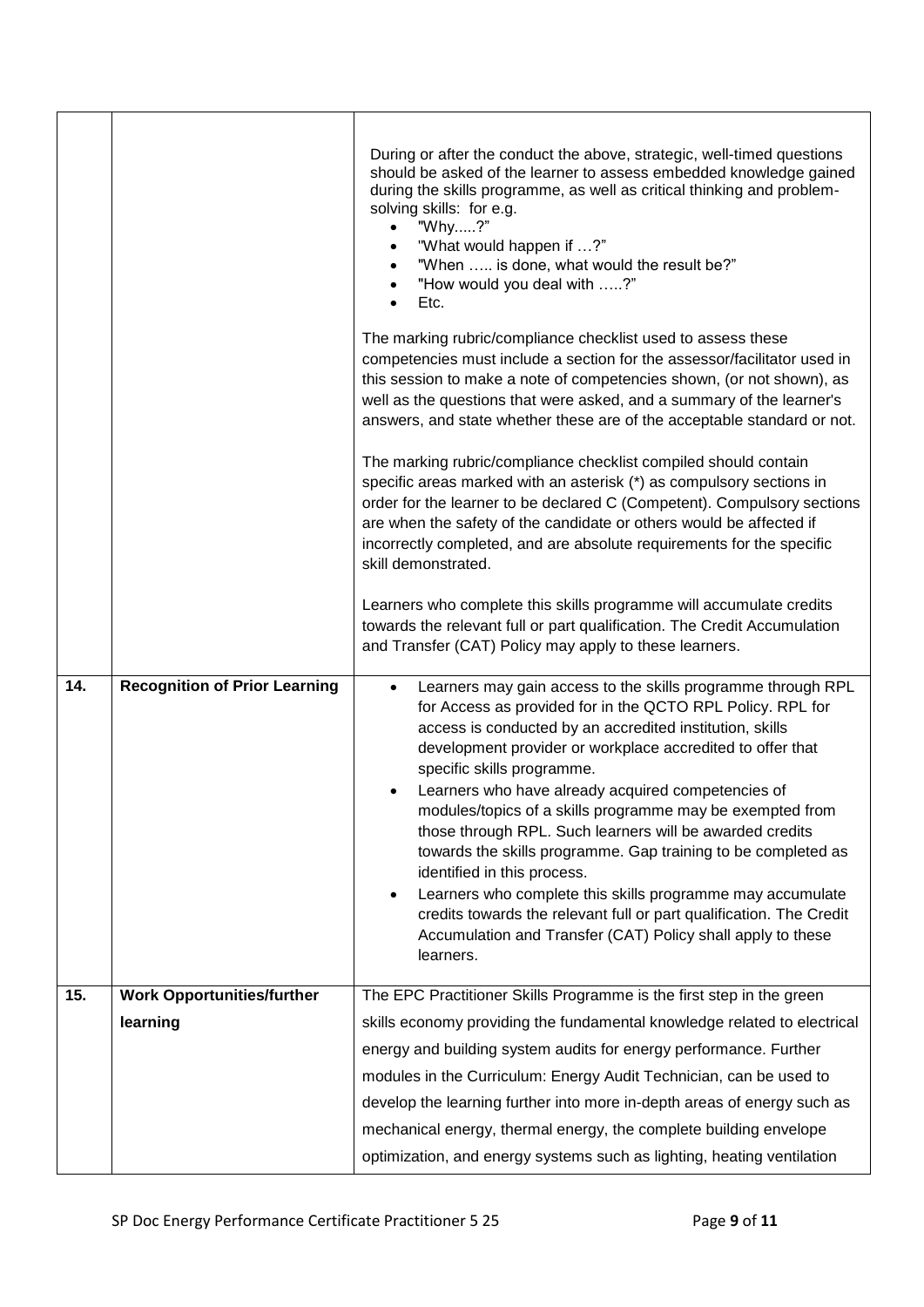and cooling, motors, steam, compressed air, hot water heating, pumps, fans as well as renewable energy.

With the requirements of the EPC Regulation which is mandatory to comply with by December 2022, or the relevant buildings facing a penalty in accordance with the National Energy Act of up to R5 million a building, the job opportunities are immediate. Currently, there are only five (5) accredited bodies to verify and sign for EPCs, and two Certified EPC Practitioners to assist them in getting the buildings ready for verification for the EPC. With an estimated 160,000 buildings to comply by December 2022 – the simple maths tells you over 600 buildings a day need to be audited for an EPC in a year. The Regulation only stipulates certain building categories, and more will follow. In addition, the EPC is only valid for five (5) years, where after this needs to be redone. Therefore, there is a continuous supply of work.

The accredited bodies that need to verify the EPC have conflict of interest restrictions and may not according to their accreditation by the South African National Accreditation System (SANAS) implement improvements to the buildings for a better energy performance rating. An EPC Practitioner, merely audits the building to get it ready for verification, therefore there is no Conflict of Interest and further training in the Energy Audit Technician curriculum will therefore enable them to provide a list of opportunities for improvements based on the EPC audit, and thereafter also implement the improvement opportunities so that the client's building can achieve a more energy efficient rating.

The EPC Practitioner qualification will enable the learner to work for the responsible entities, and various stakeholders in the industry, and entrepreneurship for an EPC Practitioner company is a real possibility. In addition, existing companies such as energy services companies, and electrical contractors, whom already have an existing building database, can use the EPC Practitioner as an employee that can generate and additional income stream for the business thereby covering their own job opportunity and pay.

Besides self-employment, job opportunities such as:

- **Electrical contractors**
- Facilities management companies
	- Energy services companies